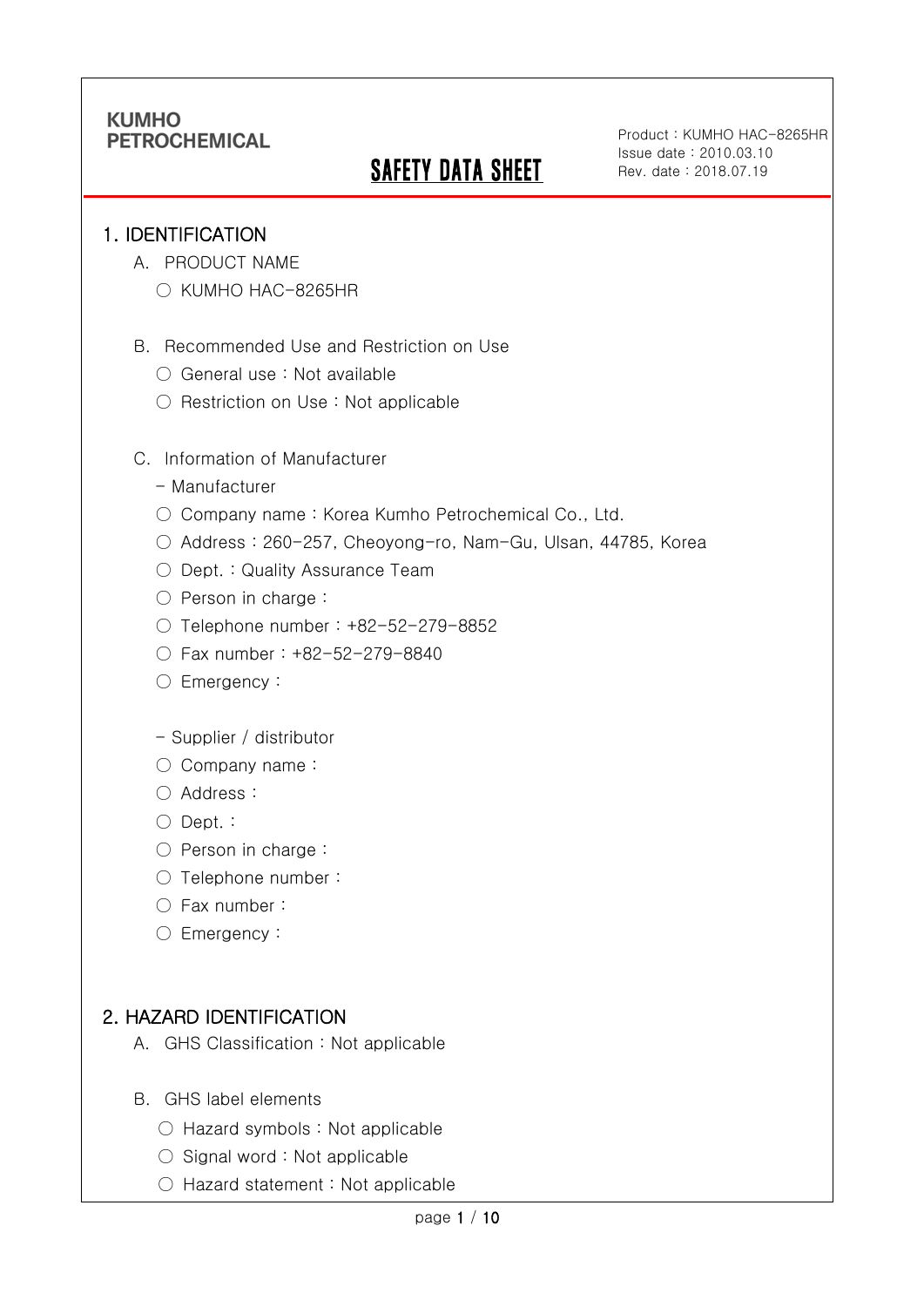Ī

# **SAFETY DATA SHEET**

Product : KUMHO HAC-8265HR Issue date : 2010.03.10 Rev. date : 2018.07.19

○ Precautionary statements : Not applicable

C. Other hazards which do not result in classification :

- NFPA rating: (0~4 steps) : Health=0, Flammability=0, Reactivity=0

### 3. COMPOSITION/INFORMATION ON INGREDIENTS

| Chemical name                   | CAS No./ECL No./EINECS No. | $Contents$ %) |
|---------------------------------|----------------------------|---------------|
| Acrylonitrile-Butadiene-Styrene | 9003-56-9/KE-29398/-       | $20 - 65$     |
| Polycarbonate                   | $24936 - 68 - 3/-/-$       | $35 - 80$     |
| Additives                       | Proprietary                | $0 - 2$       |

※ Reference No. : ECL(Registration number of Korean Existing Chemical List) EINECS(Registration number of Europe Existing Chemical List)

### 4. FIRST-AID MEASURES

- A. Eye Contact :
	- Immediately flush eyes with plenty of water at least 15minutes.
	- If irritation persists, get a doctor's examination.
- B. Skin Contact :
	- Wash the contaminated skin area with running water or soap.
	- Remove contaminated clothing and shoes.
	- If irritation persists, get a doctor's attention.

#### C. Inhalation :

- Intake the water to clean the throat and blow nose to remove the dust.
- Remove victim to fresh air immediately.
- Take Artificial respiration if not breathing.
- Give oxygen if breathing is difficult.
- Get medical attention.
- D. Ingestion: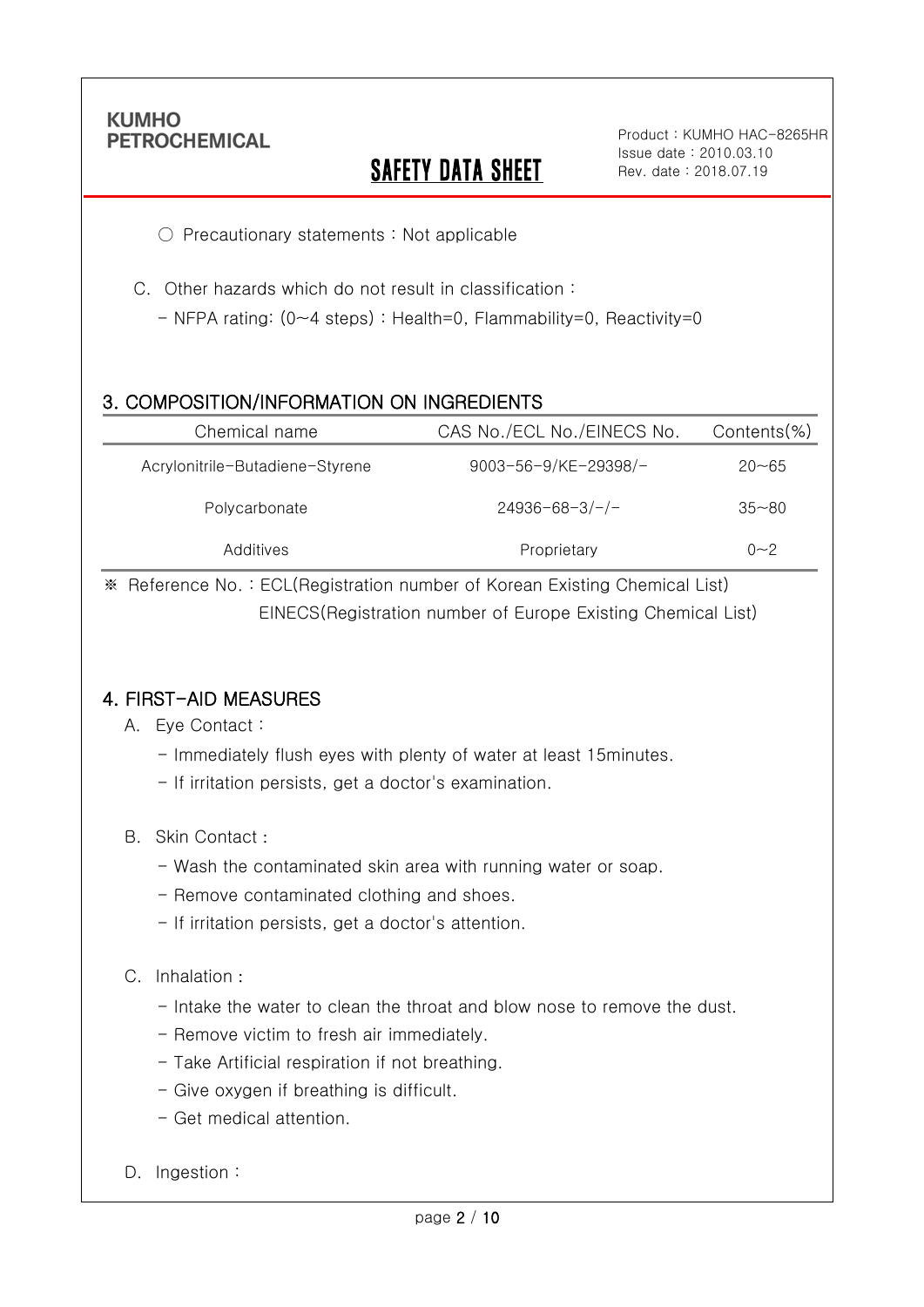Ī

# SAFETY DATA SHEET

Product : KUMHO HAC-8265HR Issue date : 2010.03.10 Rev. date : 2018.07.19

- Rinse mouth with water.
- Give large amounts of water to relieve stimulus.
- If irritation or symptoms occurs, get a doctor's examination.
- E. Delay and immediate effects and also chronic effects from short and long term exposure :
	- Steams by plastic processing at high temperature may cause eyes and respiratory irritation.
- F. Notice to Physician :
	- Treatment may vary with condition of victim and specifics of incident.

### 5. FIRE FIGHTING MEASURE

- A. Suitable (Unsuitable) extinguishing media :
	- Extinguishing media : Carbon Dioxide, Water, foam.
	- Unsuitable Extinguishing media : Do not use direct water.
	- $\circlearrowright$  Large fire : Water spray, regular foam
- B. Specific hazards arising from the chemical
	- Combustion :
		- Irritating, corrosive and/or toxic gases may occur by fire.
		- Generate pyrolysis such as carbon dioxide, carbon monoxide and styrene when combustion.
	- Levels of fire hazard :
		- Containers may rupture or explode if exposed.
		- Dust / air mixtures may ignite or explode.
- C. Fire fighting procedures and equipments :
	- Wear appropriate personal protective equipment(see section 8. EXPOSURE CONTROLS/PERSONAL PROTECTION).
	- Avoid inhalation of smoke or gas when fire fighting.
	- Move container from fire area if it can be done without risk.
	- Cool containers with water until well after fire is out.
	- Stay upwind and keep out of low areas.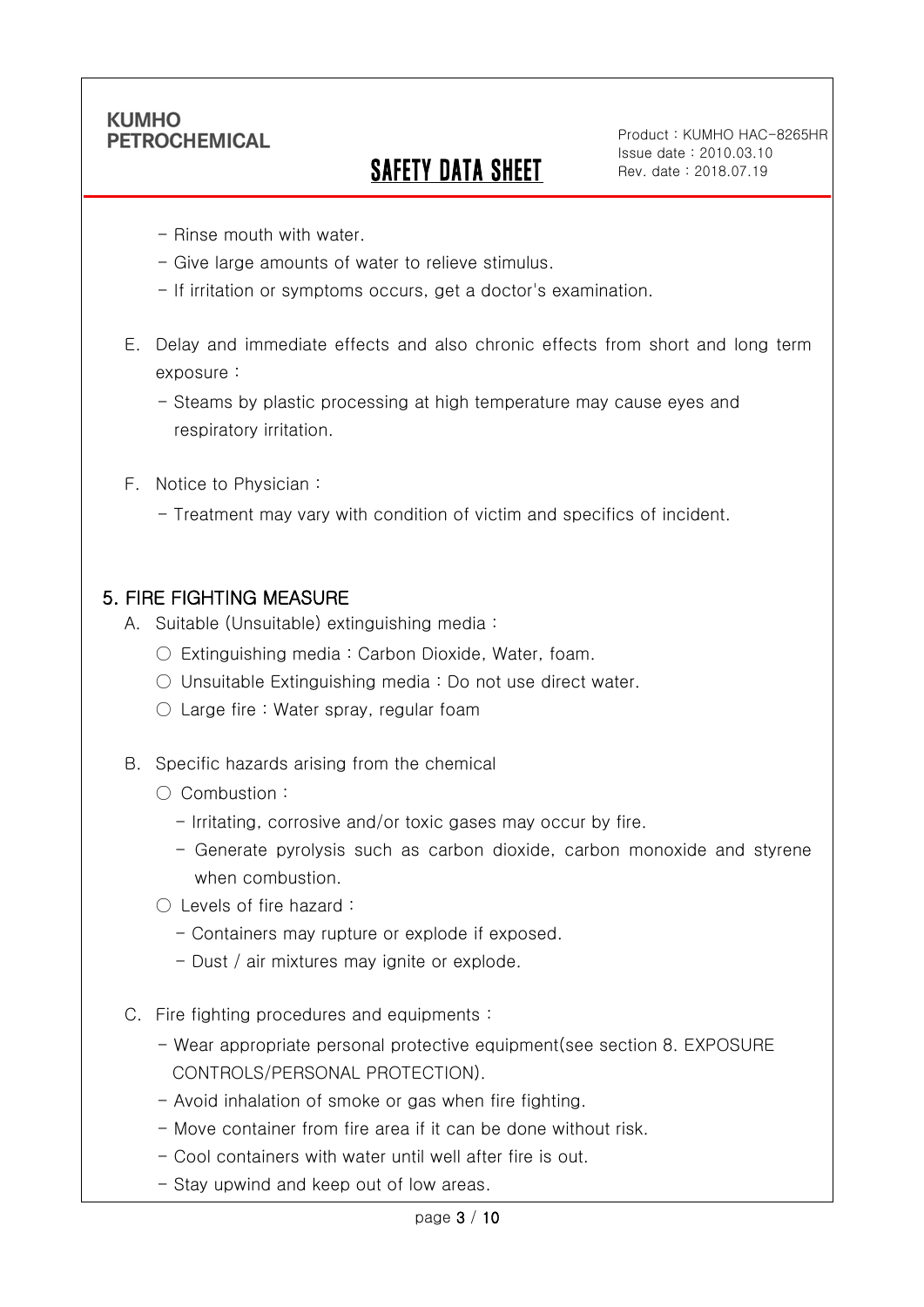Ī

# SAFETY DATA SHEET

Product : KUMHO HAC-8265HR Issue date : 2010.03.10 Rev. date : 2018.07.19

- Avoid inhalation of substance itself or combustion.

#### 6. ACCIDENTAL RELEASE MEASURES

- A. Personal Precautions, Protective Equipment and Emergency procedures :
	- Perform in accordance with「See section 8. EXPOSURE CONTROLS / PERSONAL PROTECTION」. Put on appropriate personal protective equipment.
	- Use a way to minimize dust.
	- Avoid contact with eyes and skin.
	- Avoid inhalation of substance itself or combustion.
	- Evacuation against the wind.
	- Keep unauthorized personnel out.
	- Avoid contact with heat, sparks, flame or other ignition sources.
- B. Environmental Precautions
	- Avoid dispersal of spilt material and runoff and contact with waterways, drains and sewers. If large spills, advise emergency services.
- C. Methods and materials for containment and cleaning up :
	- $\bigcirc$  For small spills.
		- Remove all sources of ignition.
		- Suppression occurrence of dust.
		- Appropriate container for disposal of spilled material collected.
		- Ventilate leak areas and clearing leak area.
	- For large spills.
		- Remove all sources of ignition.
		- Suppression occurrence of dust.
		- Avoid entering to sewers or water system.
		- For disposal of spilled material in appropriate containers collected and clear surface.
		- Appropriate container for disposal of spilled material collected.

### 7. HANDLING AND STORAGE

- A. Handling :
	- Perform in accordance with「See section 8. EXPOSURE CONTROLS / PERSONAL PROTECTION」. Put on appropriate personal protective equipment.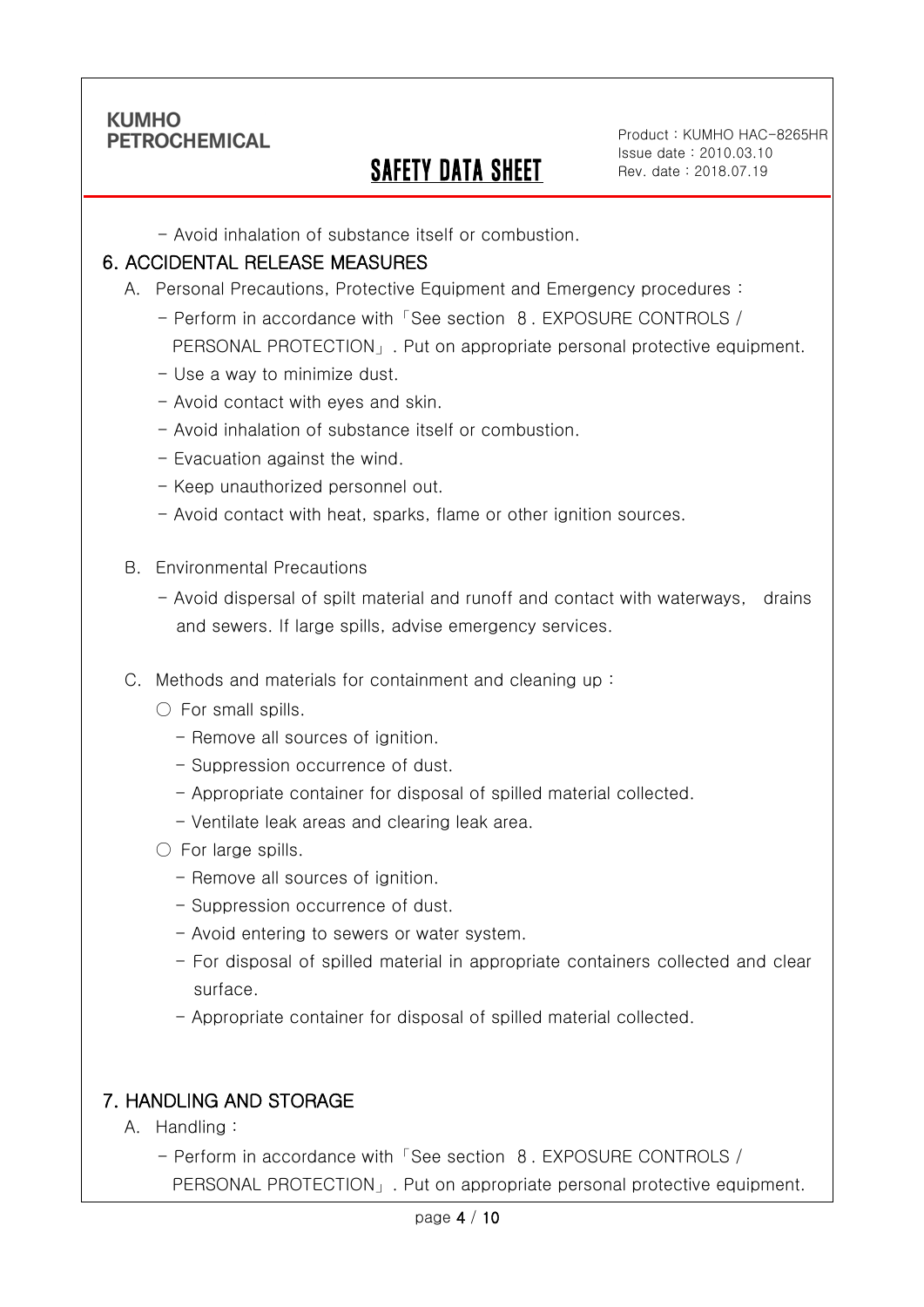Ī

# SAFETY DATA SHEET

Product : KUMHO HAC-8265HR Issue date : 2010.03.10 Rev. date : 2018.07.19

- Handle in a well-ventilated place.
- Avoid contact with heat, sparks, flame or other ignition sources.
- Remove all sources of ignition.
- Use all the equipment after the ground.
- Wash thoroughly after handling.
- B. Storage Precautionary Statements :
	- Keep in original container and tightly closed.
	- Do not store where the moisture.
	- Avoid contact with incompatible materials.

### 8. EXPOSURE CONTROLS/PERSONAL PROTECTION

- A. Exposure limit
	- Exposure limit under ISHL : Not applicable
	- ACGIH : Not applicable
	- Biological exposure limits : Not applicable
- B. Engineering Controls
	- A system of local and/or general exhaust is recommended to keep employee exposures above the Exposure Limits. Local exhaust ventilation is generally preferred because it can control the emissions of the contaminant at its source, preventing dispersion of it into the general work area. The use of local exhaust ventilation is recommended to control emissions near the source.
- C. Personal Protective Equipment :
	- Respiratory Protection : Use the respirator be given official approval by Korea Occupational Safety & Health Agency. Under conditions of frequent use or heavy exposure, Respiratory protection may be needed. Respiratory protection is ranked in order from minimum to maximum. Consider warning properties before use.
		- Dust, mist, fume-purifying respiratory protection
		- Any air-purifying respirator with a corpuscle filter of high efficiency
		- Any respiratory protection with a electromotion fan(for dust, mist, fume-purifying)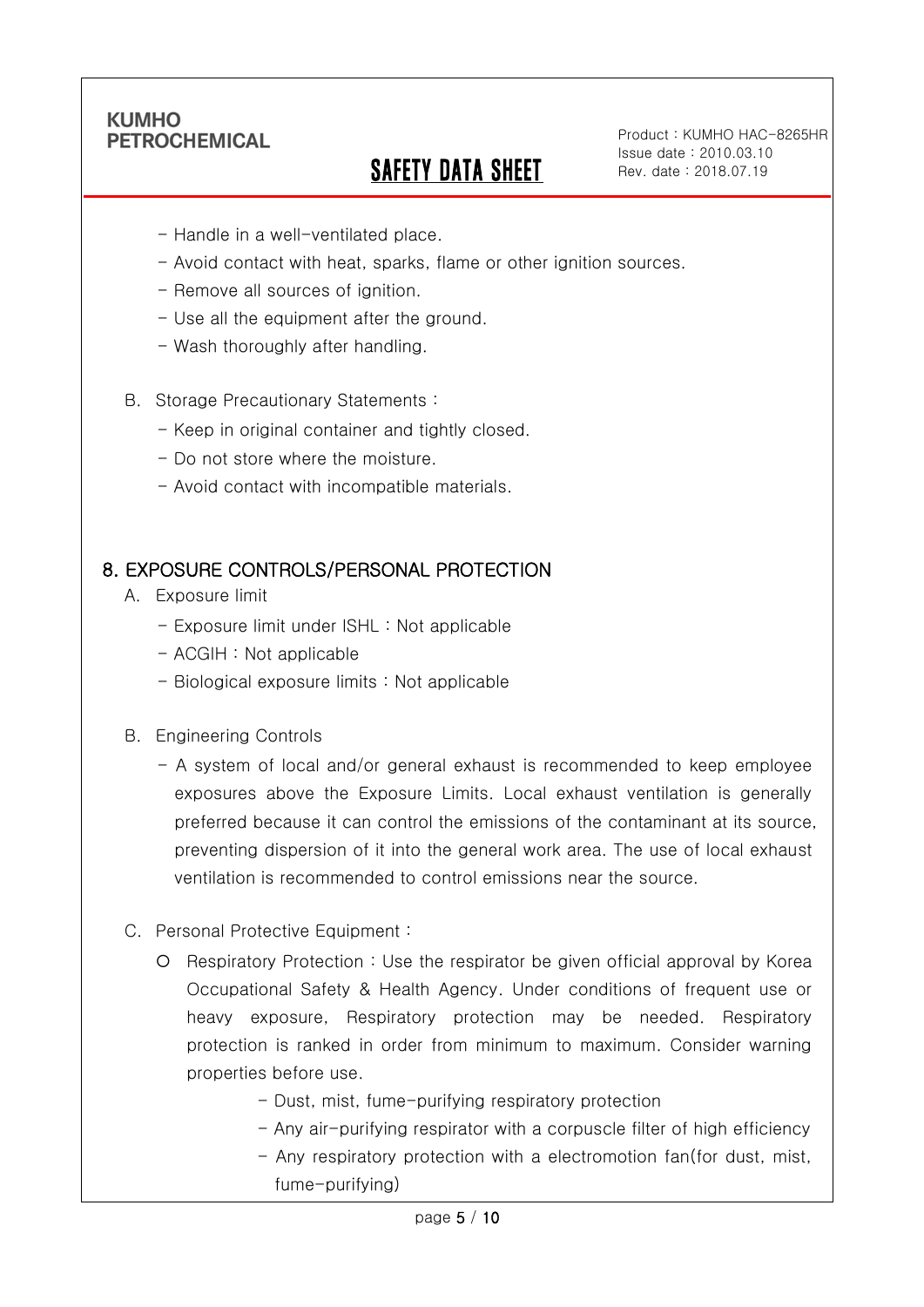Ī

# SAFETY DATA SHEET

Product : KUMHO HAC-8265HR Issue date : 2010.03.10 Rev. date : 2018.07.19

- ※ For Unknown Concentration or Immediately Dangerous to Life or Health
	- Self-contained breathing apparatus(pressure-demand or other positive-pressure mode in combination)
- Supplied-air respirator with full facepiece
- Eye Protection : Wear primary eye protection such as splash resistant safety goggles with a secondary protection faceshield. Provide an emergency eye wash station and quick drench shower in the immediate work area.
- Hand Protection : Wear chemical resistant protected gloves if there is hazard potential for direct skin contact. Wear heat resistant protected gloves to withstand the temperature of molten product.
- Body Protection : Wear chemical resistant protected clothing if there is hazard potential for direct contact.

# 9. PHYSICAL AND CHEMICAL PROPERTIES

- A. Appearance : Pellet
- B. Odor : Odorless
- C. Odor threshold : Not available
- D. pH : Not applicable
- E. Melting point/Freezing point : 100~120℃
- F. Initial Boiling Point/Boiling Ranges : Not available
- G. Flash point : Not available
- H. Evapourating Rate : Not applicable
- I. Flammability(solid, gas) : Not available
- J. Upper/Lower Flammability or explosive limits : Not available
- K. Vapour pressure : Not applicable
- L. Solubility : Insoluble
- M. Vapour density(Air=1) : Not applicable
- N. Relative density : 1.10~1.20
- O. Partition coefficient of n-octanol/water : Not available
- P. Autoignition Temperature : 400℃
- Q. Decomposition Temperature : Not available
- R. Viscosity : Not applicable
- S. Molecular weight : Not available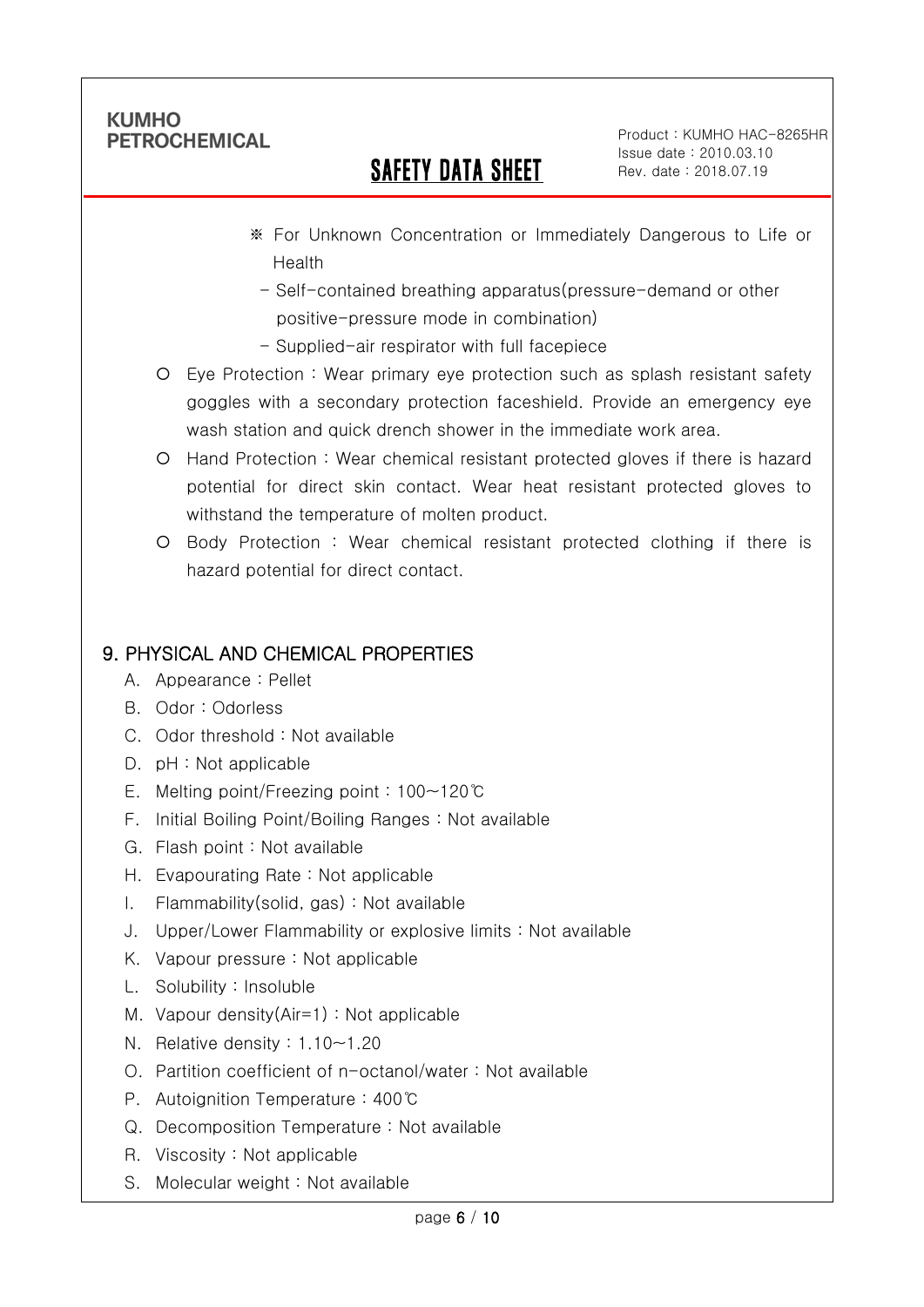# **SAFETY DATA SHEET**

Product : KUMHO HAC-8265HR Issue date : 2010.03.10 Rev. date : 2018.07.19

### 10. STABILITY AND REACTIVITY

A. Stability

Ī

- This material is stable under recommended storage and handling conditions
- B. Possibility of Hazardous Reaction
	- Will not occur.

#### C. Conditions to Avoid

- Avoid contact with heat, sparks, flame or other ignition sources.
- D. Materials to Avoid
	- Strong oxidizing agents.
- E. Hazardous Decomposition Products
	- Combustion may cause carbon oxide, nitrogen oxides.

#### 11. TOXOCOLOGICAL INFORMATION

- A. Information on the likely routes of exposure
	- (Respiratory tracts) : Not applicable
	- (Oral) : Not applicable
	- (Eye ∙ Skin) : Not applicable
- B. Delayed and immediate effects and also chronic effects from short and long term exposure
	- Acute toxicity : Not available
	- O Skin corrosion/irritation : Not available
	- $O$  Serious eye damage/irritation : Not available
	- Respiratory sensitization : Not available
	- O Skin sensitization : Not available
	- Carcinogenicity : Not available
	- Germ cell mutagenicity : Not available
	- O Reproductive toxicity : Not available
	- Specific target organ toxicity(single exposure) : Not available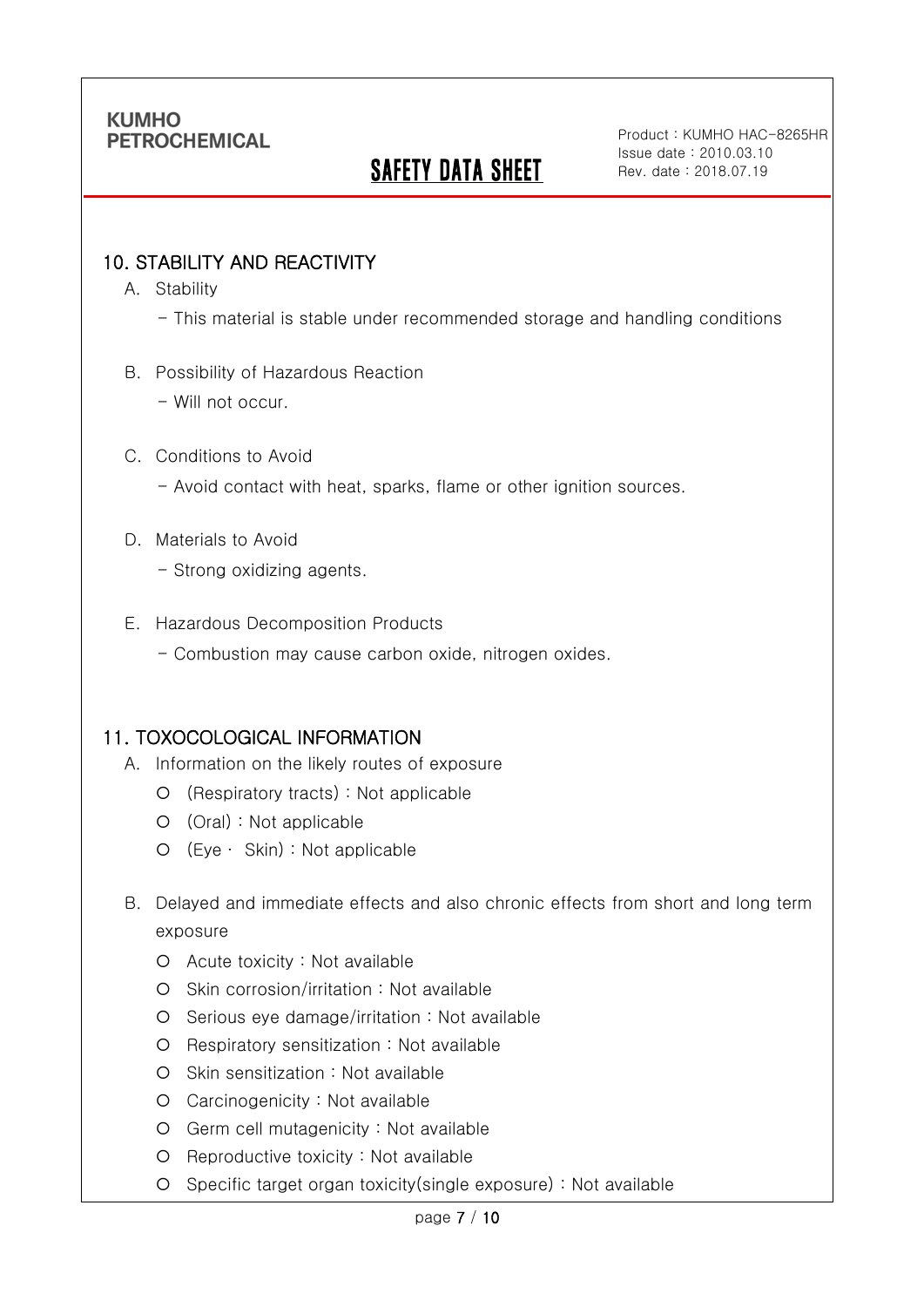Ī

# **SAFETY DATA SHEET**

Product : KUMHO HAC-8265HR Issue date : 2010.03.10 Rev. date : 2018.07.19

- Specific target organ toxicity(repeated exposure) : Not available
- Aspiration hazard : Not available
- Chronic effect : Not available
- C. Calculation the classification of the mixture(acute toxicity estimate calculation etc.) : Not applicable

### 12. ECOLOGICAL INFORMATION

A. Ecotoxicity : Not available

B. Persistence and degradability : Not available

C. Bioaccumulative potential : Not available

- D. Mobility in soil : Not available
- E. Other adverse effects : Not available

#### 13. DISPOSAL CONSIDERATION

A. Disposal methods

- The user of this product must properly characterize the waste/container generated from the use of this product in accordance with all applicable federal, state and/or local laws and regulations in order to determine the proper disposal of the waste in accordance with all applicable federal, state and/or local laws and regulations.
- B. Special precautions for disposal :
	- The user of this product must disposal by oneself or entrust to waste disposer or person who other' s waste recycle and dispose, person who establish and operate waste disposal facilities.
	- Dispose of waste in accordance with local regulation.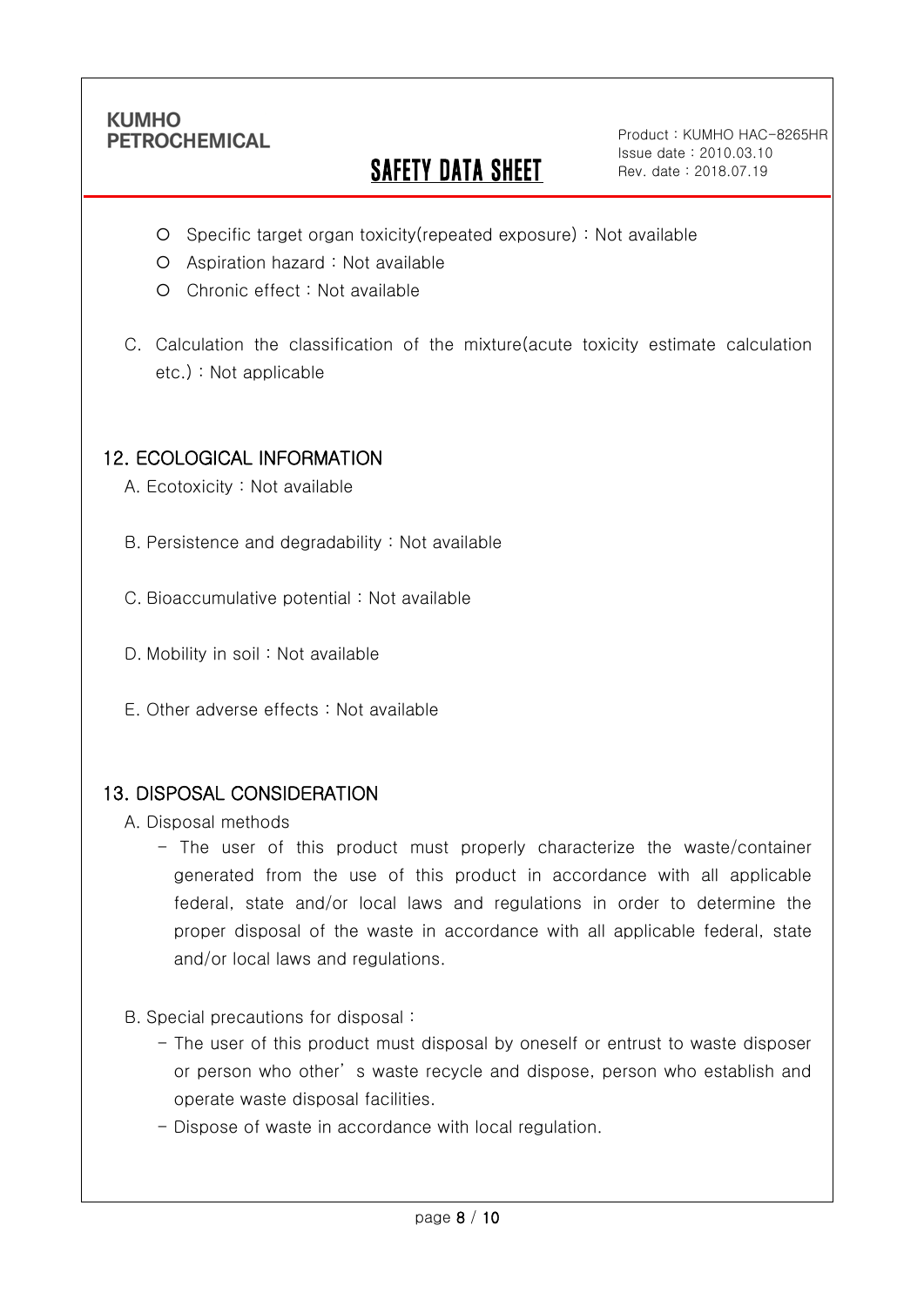Ī

# **SAFETY DATA SHEET**

Product : KUMHO HAC-8265HR Issue date : 2010.03.10 Rev. date : 2018.07.19

#### 14. TRANSPORT INFORMATION

A. UN number : Not regulated for transport of dangerous goods

- B. Proper shipping name : Not applicable
- C. Hazard class : Not applicable
- D. Packing group : Not applicable
- E. Marine pollutant : Not available
- F. Special precautions for user related to transport or transportation measures :
	- 1) EmS FIRE SCHEDULE : F-A
	- 2) EmS SPILLAGE SCHEDULE : S-H
- G. IATA Transport : Not Classified as dangerous for IATA Transport

#### 15. REGULATORY INFORMATION

A. Korea Industry Safety and Health Law (ISHL) :

- $\bigcirc$  This product is not subject to the chemical for classification and labeling under ISHL Article 41.
- B. The Toxic Chemical Control Act in Korea(TCCA)
	- $\bigcirc$  This product is not classified as Toxic chemical and Observational chemical under TCCA Article 2.3. and 2.4.
	- Toxic Release Inventory(TRI) Chemicals: Not regulated
- C. Dangerous goods Safety Management Law in Korea : Not applicable
- D. US regulations
	- OSHA regulation (29CFR1910.119) : Not available
	- CERCLA section 103 (40CFR302.4) : Not available
	- $\circ$  EPCRA section 302(40CFR355.30) : Not available